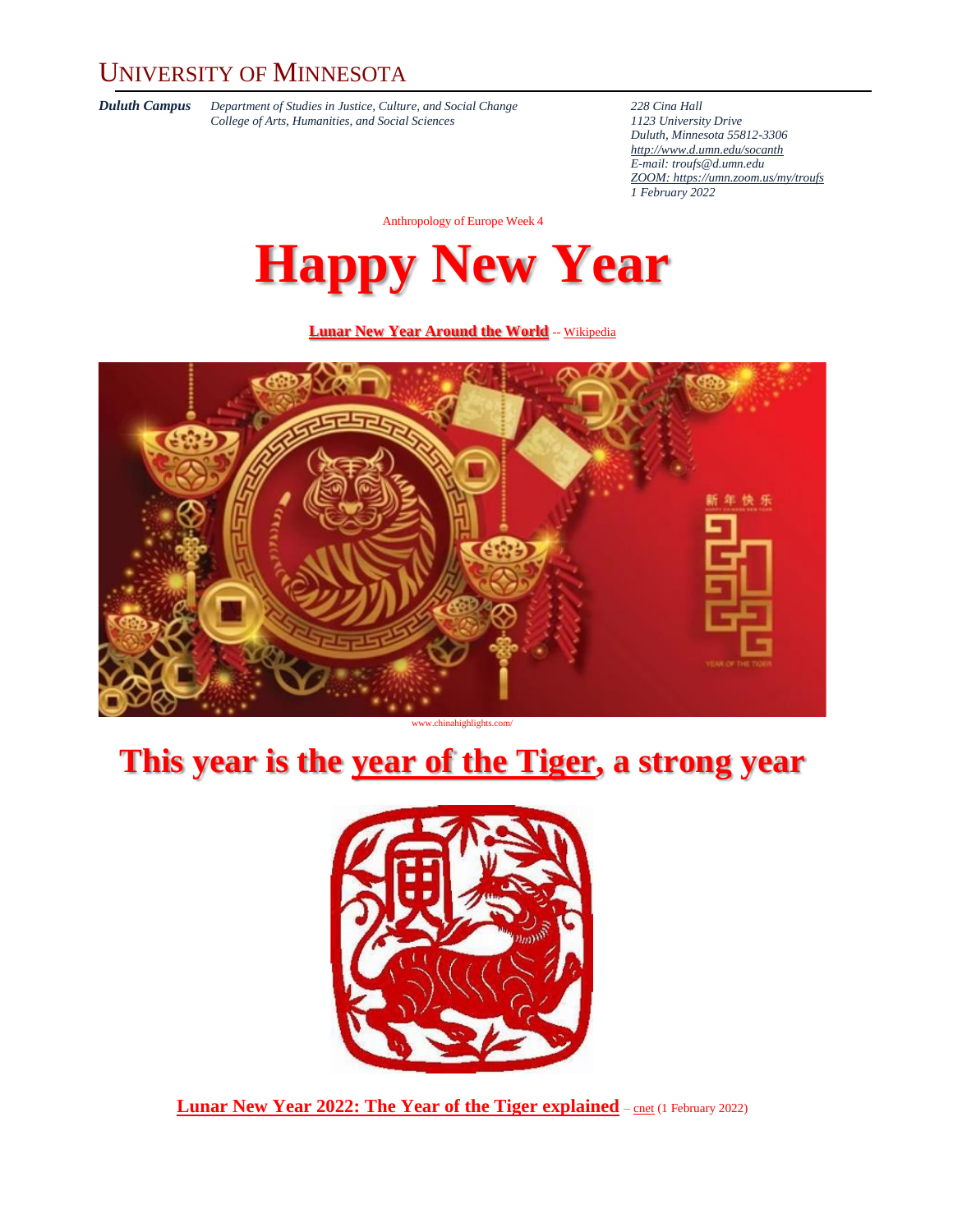**Lunar New Year 2022: [Welcoming](https://www.cnn.com/travel/article/lunar-new-year-2022-cmd/index.html) the Year of the Tiger** – CNN [Travel](https://www.cnn.com/travel/article/lunar-new-year-2022-cmd/index.html) (31 January 2022)

**How Lunar New Year Is [Celebrated](https://www.travelandleisure.com/holiday-travel/lunar-new-year-celebrations) Around Asia** – Travel <sup>+</sup> [Leisure](https://www.travelandleisure.com/holiday-travel/lunar-new-year-celebrations) (28 January 2022)

**Must-eat Lunar New Year dishes for a [prosperous](https://torontolife.com/food/must-eat-lunar-new-year-dishes-for-a-prosperous-2022/) 2022** – [Toronto](https://torontolife.com/food/must-eat-lunar-new-year-dishes-for-a-prosperous-2022/) Life (26 January 2022)

**8 Lunar New Year [Recipes](https://www.nytimes.com/2022/01/27/dining/lunar-new-year-foods-recipes.html) for Good Times Ahead** -- The New York [Times](https://www.nytimes.com/2022/01/27/dining/lunar-new-year-foods-recipes.html) (28 January 2022)

**Lunar New Year: Covid thwarts travel plans for [millions](https://www.bbc.com/news/world-asia-60210863)** – [BBCNews](https://www.bbc.com/news/world-asia-60210863) (1 February 2022)

**How [Omicron](https://jingdaily.com/omicron-spring-festival-2022/) Just Ruined China's Spring Festival** – Jing [Daily](https://jingdaily.com/omicron-spring-festival-2022/) (04 January 2022)

**Normally, without COVID and the Olympics, the Spring Festival (or Lunar New Year) is the occasion of the World's Largest Migration.**

Hundreds of millions of people usually leave their cities in order to visit their families in more rural parts of the country. **In fact, practically all of China takes holiday at once, making the new year the biggest human event on earth.**